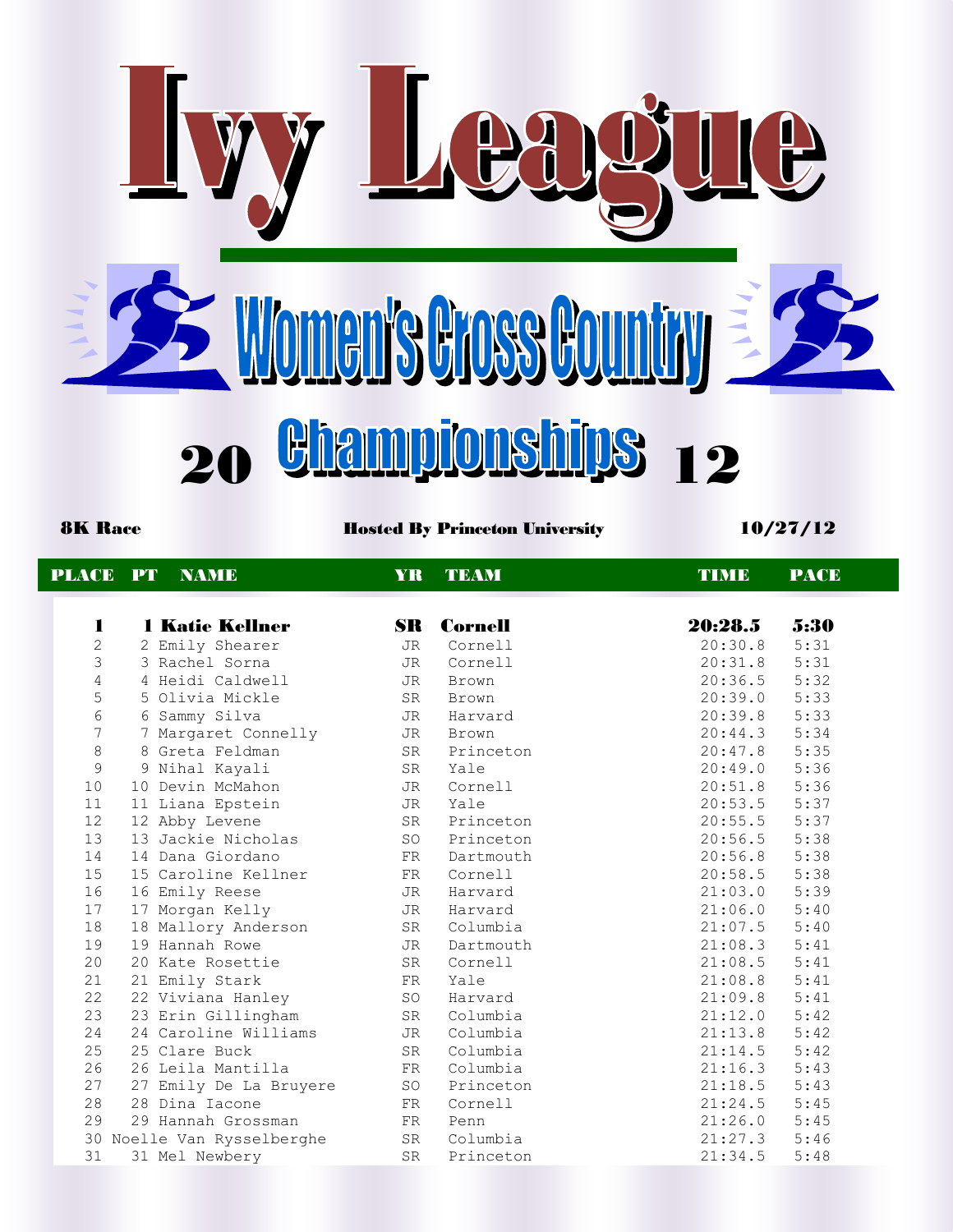| 32 | Genna Hartung       | SR | Cornell      | 21:38.3 | 5:49 |
|----|---------------------|----|--------------|---------|------|
| 33 | 32 Alaina Alvarez   | SO | Harvard      | 21:39.6 | 5:49 |
| 34 | 33 Caitlin Hudson   | SR | Yale         | 21:41.5 | 5:50 |
| 35 | 34 Anna Demaree     | SO | Yale         | 21:41.8 | 5:50 |
| 36 | Kelsey Karys        | SR | Cornell      | 21:42.8 | 5:50 |
| 37 | 35 Elyssa Gensib    | FR | Penn         | 21:43.5 | 5:50 |
| 38 | 36 Emily Lanois     | SR | Columbia     | 21:46.0 | 5:51 |
| 39 | 37 Kersie Jhabvala  | JR | Penn         | 21:46.1 | 5:51 |
| 40 | Bori Tozser         | SO | Cornell      | 21:48.8 | 5:52 |
| 41 | 38 Leah Eickhoff    | SO | Brown        | 21:50.0 | 5:52 |
| 42 | 39 Bree Shugarts    | SR | Brown        | 21:51.3 | 5:52 |
| 43 | Claire Devoe        | FR | Cornell      | 21:51.8 | 5:52 |
| 44 | Marianne Collard    | SO | Cornell      | 21:52.5 | 5:53 |
| 45 | 40 Erika Fluehr     | SO | Princeton    | 21:54.5 | 5:53 |
| 46 | 41 Isabel Amend     | FR | Yale         | 21:54.8 | 5:53 |
| 47 |                     | SR |              | 21:55.0 | 5:53 |
|    | 42 Kate Sullivan    |    | Dartmouth    |         |      |
| 48 | 43 Alison Lanois    | SO | Dartmouth    | 21:57.8 | 5:54 |
| 49 | 44 Claudia Pham     | SO | Dartmouth    | 21:58.3 | 5:54 |
| 50 | 45 Ashley Ulrich    | SO | Dartmouth    | 21:58.8 | 5:54 |
| 51 | 46 Alexis Mikaelian |    | SR Princeton | 22:00.0 | 5:55 |
| 52 | Sarah Eagan         | JR | Columbia     | 22:01.3 | 5:55 |
| 53 | 47 Katelyn Walker   | JR | Dartmouth    | 22:01.8 | 5:55 |
| 54 | Anne Carey          | SO | Columbia     | 22:02.0 | 5:55 |
| 55 | 48 Paige Kouba      | FR | Harvard      | 22:03.8 | 5:56 |
| 56 | Olivia Sadler       | FR | Columbia     | 22:03.8 | 5:56 |
| 57 | 49 Margaret Diacont | SR | Penn         | 22:05.0 | 5:56 |
| 58 | 50 Kira Garry       | SO | Yale         | 22:10.1 | 5:57 |
| 59 | Samantha Harmon     | SO | Dartmouth    | 22:11.3 | 5:58 |
| 60 | Sarah Barry         | JR | Yale         | 22:12.8 | 5:58 |
| 61 | 51 Jen Guidera      | FR | Harvard      | 22:16.3 | 5:59 |
| 62 | Annelies Gamble     | SR | Yale         | 22:17.8 | 5:59 |
| 63 | Molly Dengler       | JR | Columbia     | 22:18.5 | 6:00 |
| 64 | Aryn Foland         | SO | Columbia     | 22:19.3 | 6:00 |
| 65 | Abby Hewitt         | SR | Princeton    | 22:22.0 | 6:00 |
| 66 | Marisa Cummings     | JR | Princeton    | 22:23.1 | 6:01 |
| 67 | 52 Alexandra Conway | SO | Brown        | 22:29.5 | 6:02 |
| 68 | 53 Elaine Kuckertz  | SR | Brown        | 22:29.8 | 6:03 |
| 69 | Sophie Harkins      | SO | Princeton    | 22:30.3 | 6:03 |
| 70 | Elizabeth Marvin    | SR | Yale         | 22:31.8 | 6:03 |
| 71 | Molly Renfer        | SO | Harvard      | 22:32.5 | 6:03 |
| 72 | Lindsay Eysenbach   | FR | Princeton    | 22:35.0 | 6:04 |
| 73 | Margaret Donovan    | SO | Dartmouth    | 22:37.3 | 6:05 |
| 74 | Reid Watson         | FR | Dartmouth    | 22:38.3 | 6:05 |
| 75 | Maria Seykora       | FR | Princeton    | 22:39.5 | 6:05 |
| 76 | Selena Pasadyn      | FR | Harvard      | 22:41.0 | 6:06 |
| 77 | 54 Chelsea Delaney  |    |              | 22:41.1 | 6:06 |
|    |                     | JR | Penn         |         |      |
| 78 | Lauren Dinicola     | JR | Harvard      | 22:50.3 | 6:08 |
| 79 | Jennifer Donnelly   | SR | Yale         | 23:00.0 | 6:11 |
| 80 | Victoria O'Neil     | FR | Brown        | 23:02.5 | 6:11 |
| 81 | Elizabeth Ryan      | SR | Brown        | 23:05.5 | 6:12 |
| 82 | Kate Buss           | FR | Brown        | 23:05.8 | 6:12 |
| 83 | Whitney Thornburg   | SO | Harvard      | 23:10.3 | 6:13 |
| 84 | Kelsey Albright     | JR | Brown        | 23:16.3 | 6:15 |
| 85 | 55 Nicole Ghazarian | FR | Penn         | 23:19.0 | 6:16 |
| 86 | Arianna Vailas      | JR | Dartmouth    | 23:28.3 | 6:18 |
| 87 | 56 Lauren Murphy    | FR | Penn         | 23:33.1 | 6:19 |
| 88 | Amy Darlington      | FR | Penn         | 23:38.3 | 6:21 |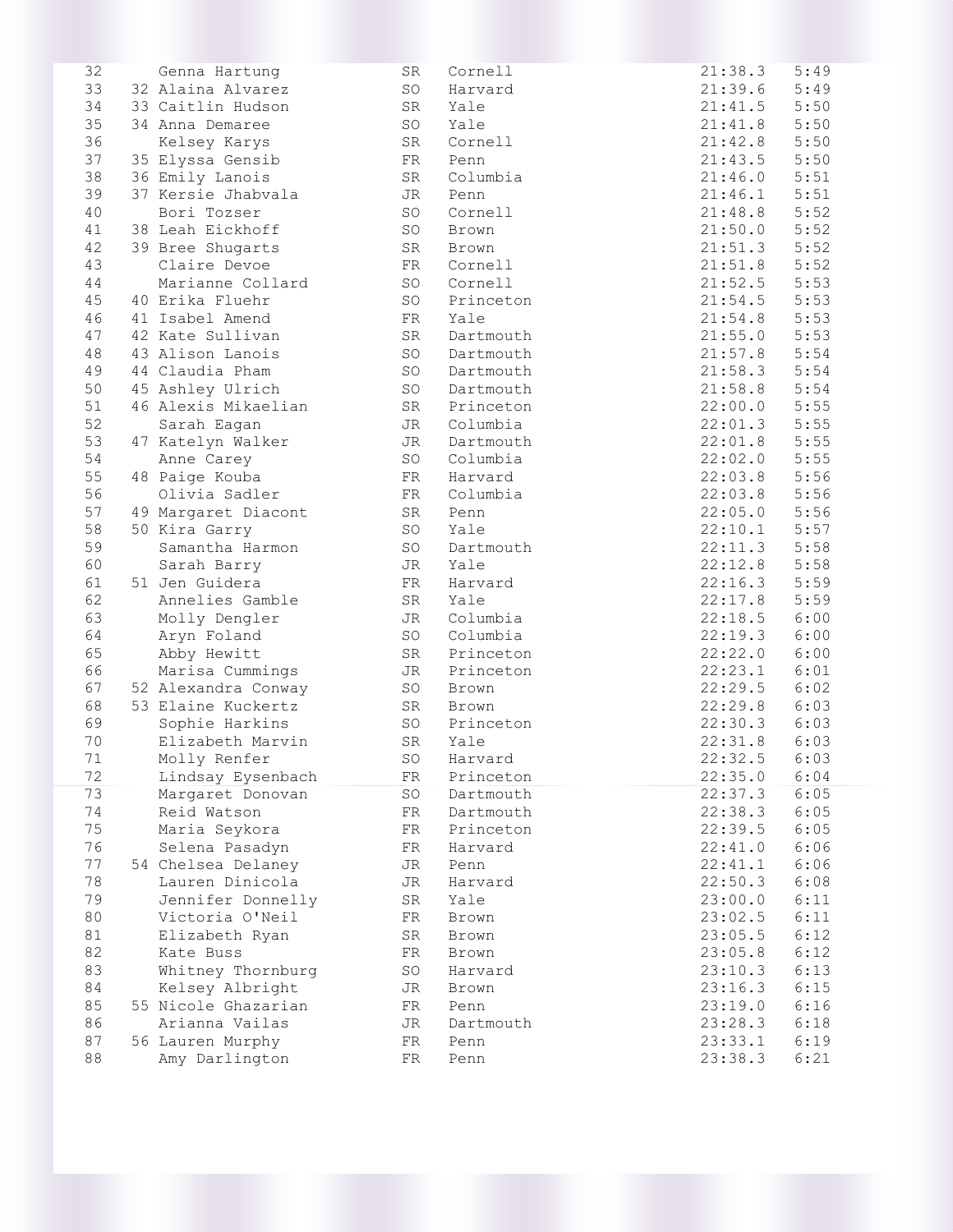# TEAM SCORE

### 1. Cornell Total: Points 31

|               |              | $(20:40.3 \t103:21.4 \t0:30.0)$ |     |              |
|---------------|--------------|---------------------------------|-----|--------------|
|               | <b>PLACD</b> | <b>NAMB</b>                     |     | <b>THEFT</b> |
|               |              | Katie Kellner                   | SR. | 20:28.5      |
| $\mathcal{P}$ | 2            | Emily Shearer                   | JR  | 20:30.8      |
| 3             | 3            | Rachel Sorna                    | JR  | 20:31.8      |
| 4             | 10           | Devin McMahon                   | JR. | 20:51.8      |
| 5             | 15           | Caroline Kellner                | FR. | 20:58.5      |
| 6             | (20)         | Kate Rosettie                   | SR. | 21:08.5      |
|               | 281          | Dina Iacone                     | FR. | 21:24.5      |

### 2. Princeton Total: Points 91

|                   | $(21:06.6 \t105:32.8 \t0:46.7)$ |                |
|-------------------|---------------------------------|----------------|
| <b>PLACE NAME</b> |                                 | <b>YR TIME</b> |

|               | 8    | Greta Feldman          | SR. | 20:47.8 |
|---------------|------|------------------------|-----|---------|
| $\mathcal{L}$ | 12   | Abby Levene            | SR. | 20:55.5 |
| 3             | 13   | Jackie Nicholas        | SO. | 20:56.5 |
| 4             | 27   | Emily De La Bruyere SO |     | 21:18.5 |
| 5             | 31   | Mel Newbery            | SR. | 21:34.5 |
| 6             | (40) | Erika Fluehr           | SO. | 21:54.5 |
|               | (46) | Alexis Mikaelian       | SR. | 22:00.0 |

### 3. Brown Total: Points 93

(21:08.3 105:41.1 1:14.8)

|   | <b>PLAYED</b> | <b>NAMB</b>       | YK        | THME    |
|---|---------------|-------------------|-----------|---------|
|   | 4             | Heidi Caldwell    | JR        | 20:36.5 |
| 2 | 5             | Olivia Mickle     | SR.       | 20:39.0 |
| 3 |               | Margaret Connelly | JR        | 20:44.3 |
| 4 | 38            | Leah Eickhoff     | SO.       | 21:50.0 |
| 5 | 39            | Bree Shugarts     | SR.       | 21:51.3 |
| 6 | (52)          | Alexandra Conway  | SO.       | 22:29.5 |
|   | (53)          | Elaine Kuckertz   | <b>SR</b> | 22:29.8 |

(21:07.7 105:38.2 0:59.8)

|               | PLACE | <b>NAMB</b>    |     |         |
|---------------|-------|----------------|-----|---------|
|               | 6     | Sammy Silva    | JR  | 20:39.8 |
| $\mathcal{P}$ | 16    | Emily Reese    | JR. | 21:03.0 |
| 3             | 17    | Morgan Kelly   | JR. | 21:06.0 |
| 4             | 22    | Viviana Hanley | SO. | 21:09.8 |
| 5             | 32    | Alaina Alvarez | SO. | 21:39.6 |
| 6             | (48)  | Paige Kouba    | FR  | 22:03.8 |
|               | (51)  | Jen Guidera    | FR  | 22:16.3 |

### 4. Harvard Total: Points 93